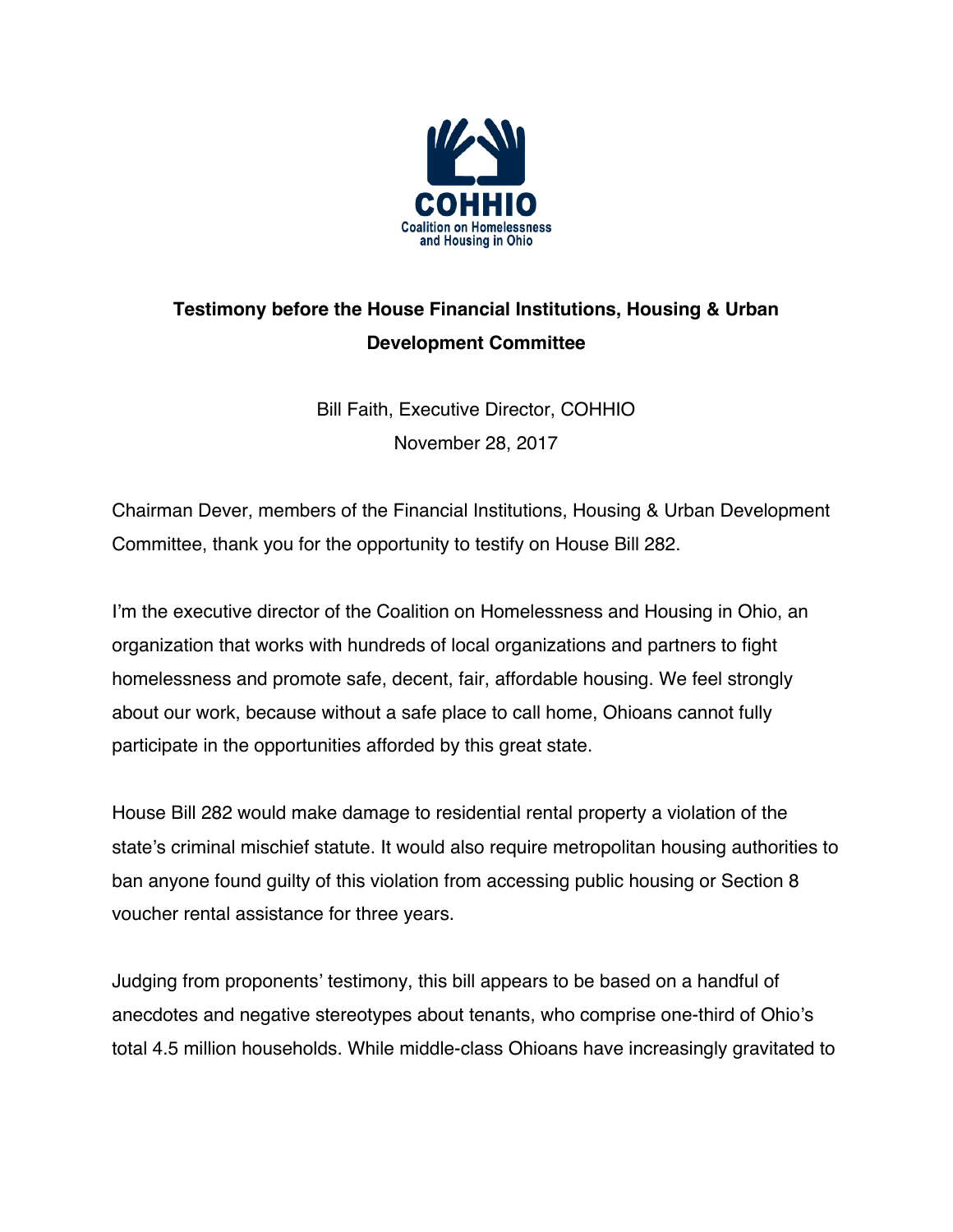the rental market in recent years, lower-income Ohioans still represent the vast majority of these 1.5 million households.

It's important to note that many tenants struggle to meet their rent obligations. The average household income for Ohio renters is only \$12.87/hour. But tenants need to earn at least \$19.86/hour to be able to afford the cost of rent for a modest threebedroom apartment in Ohio. Statewide, 48 percent of Ohio's renter households spend at least 30 percent (the affordability standard) of their income on rent and utilities, and more than a quarter of the state's tenants – 400,000 households – spend over half their income on housing costs.

We oppose this legislation along with 42 other organizations (see attached) for several reasons, but primarily because it could ultimately cause greater housing insecurity for Ohio families.

While there are certainly some bad apples among Ohio's 1.5 million tenant households, there are also plenty of negligent and/or absentee landlords, whose failure to properly maintain their properties. In fact, negligent repairs and maintenance to rental units is one of the most common subjects we hear about in calls placed to COHHIO's Housing Information Line, which offers free legal information to both tenants and landlords.

House Bill 282 is a one-sided approach that attempts to punish tenants for damage they cause to landlords' property without addressing the damage to tenants and their communities caused by landlords who fail to perform the basic maintenance and repairs currently required by law. I'm sure some tenants occasionally cause more damage to their landlords' property than their security deposits will cover. However, I would argue that the dangers to families and their communities caused by negligent and/or absentee landlords happens with greater frequency.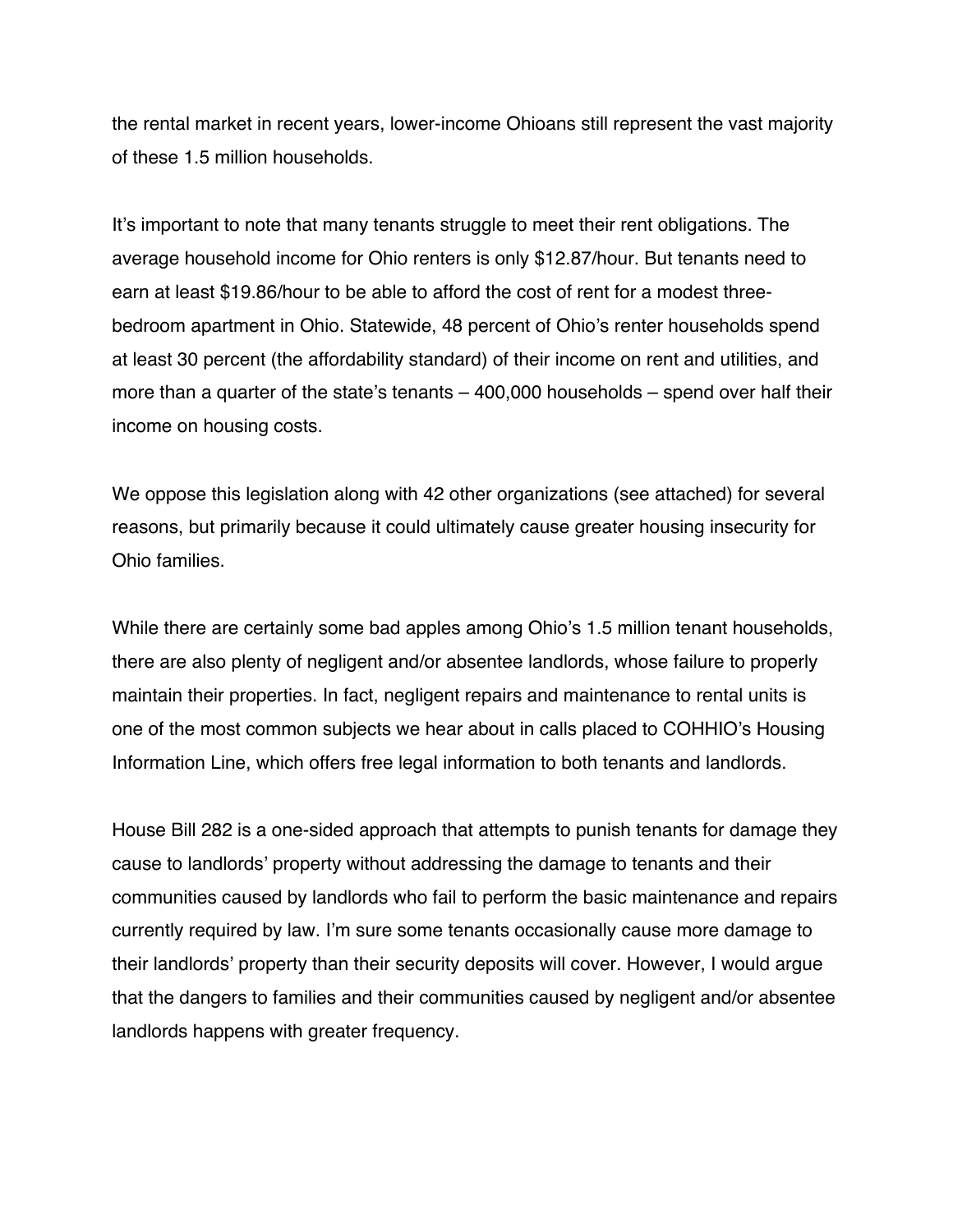By passing House Bill 282 bill, the state would be putting the butcher's thumb on the scales of justice in favor of landlords. As discussed in written testimony submitted by the Legal Aid Society of Southwest Ohio, this legislation will give landlords a powerful new tool to coerce tenants to pay for property damage without even going to court. All a landlord has to do is threaten to have a tenant criminally prosecuted unless they pay for property damage that could have occurred before or after their tenancy or was caused by someone else. Many tenants are unaware of their rights and unable to afford legal representation and will do whatever it takes to avoid going to jail.

Criminalizing rental property damage creates a scenario where tenants could be criminally prosecuted for accidents or for damage that could have disastrous results for vulnerable populations. Let's consider a couple of examples:

- An elderly tenant is caring for grandchildren. Her daughter, who is struggling with addiction, relapses, gets in an argument and causes significant damage to the apartment while visiting her children. Under this bill, the grandmother could go to jail and her grandchildren could wind up in foster care.
- A tenant suffering from mental illness becomes agitated and beats his head repeatedly against the wall until making a hole in the drywall. Under this bill, a tenant suffering from an acute mental health crisis could wind up in jail.

House Bill 282 will further burden county and municipal courts with increased criminal charges and collections. This runs contrary to ongoing sentencing reform efforts by the legislature and administration; instead, this proposal would add a new criminal offense and turns what has always been a purely civil matter into a crime. While I understand property damage does happen and is incredibly frustrating for landlords, locking up tenants would not help landlords recover any money owed.

House Bill 282 also conflicts with the legislature's often-stated goal of getting more Ohioans gainfully employed because it will make it more difficult for people who have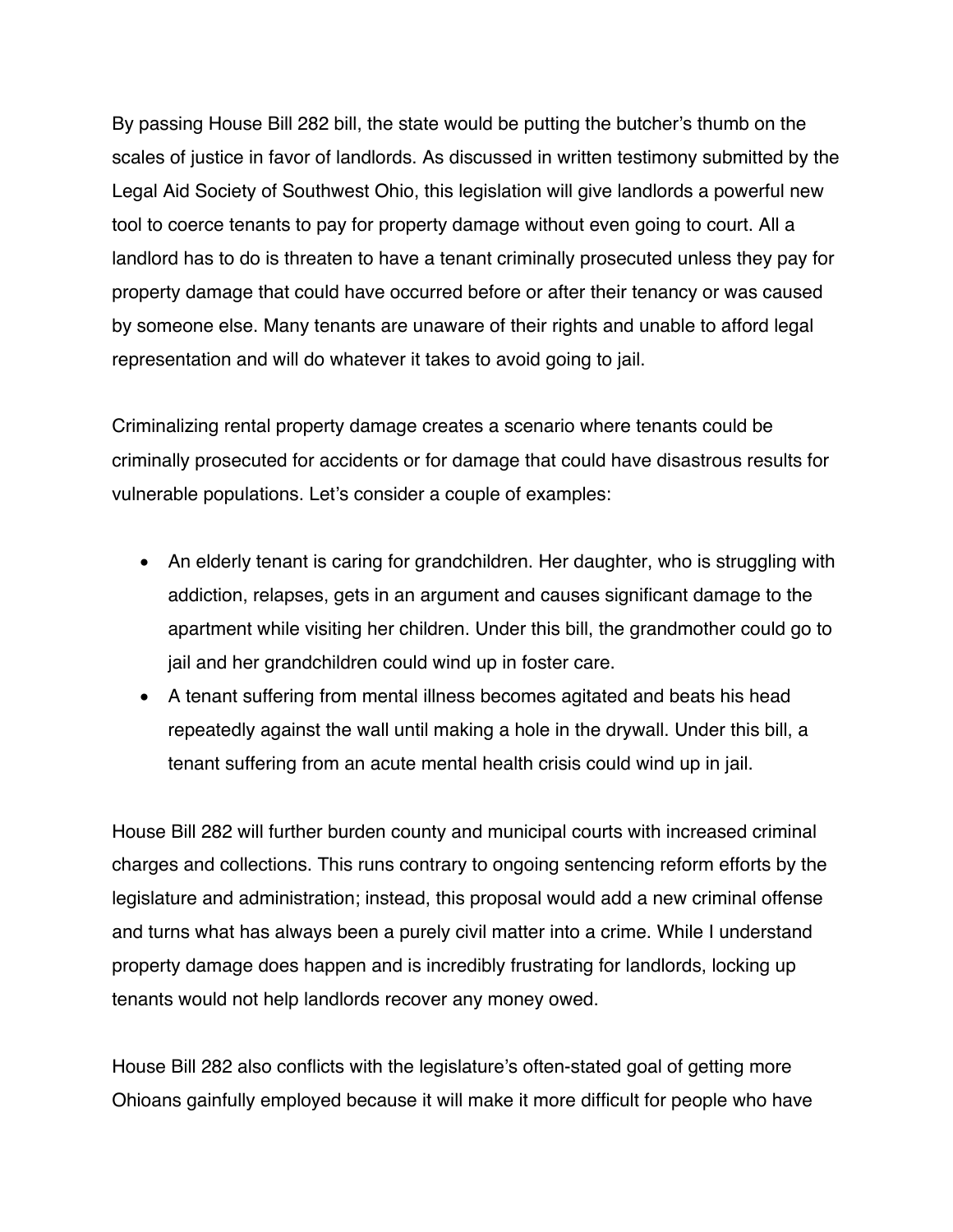been charged with criminal mischief to secure future housing and employment. Any potential landlord or employer that sees a criminal mischief charge for property damage is less likely to rent to or hire the applicant.

These are some of the reasons we believe House Bill 282 will exacerbate housing insecurity in Ohio. To sum it all up, we believe the state should not pick winners and losers in what is really a simple business relationship between two private parties.

With your permission, I'd like to call up Joe Maskovyak, COHHIO's Fair and Affordable Housing Coordinator. As an attorney specializing in housing law, Joe can elaborate on some of the practical and legal problems surrounding this legislation.

Joe Maskovyak: Thank you Chairman Dever and members of the Financial Institutions, Housing & Urban Development Committee.

I have been an attorney for more than 30 years. I spent most of them working for Legal Aid, including managing the Housing team at Columbus Legal Aid. I have represented over 1,000 tenants and have supervised attorneys who represented thousands more. My experience informs me on how this legislation will play out in the real world.

House Bill 282 inappropriately seeks to insert the criminal justice system into what is rightly a civil matter – a basic commercial transaction between two private parties. The legislation would enable landlords to use prosecutors like their own private attorneys to file property damage cases, prosecute them and secure a judgement in their favor. Then the courts would collect restitution, with the ability to garnish wages, and hand the money over to the landlord. In effect, we will be instituting a system using taxpayer resources to collect private debts of landlords, and for those unable to pay, we will essentially have created debtors' prisons.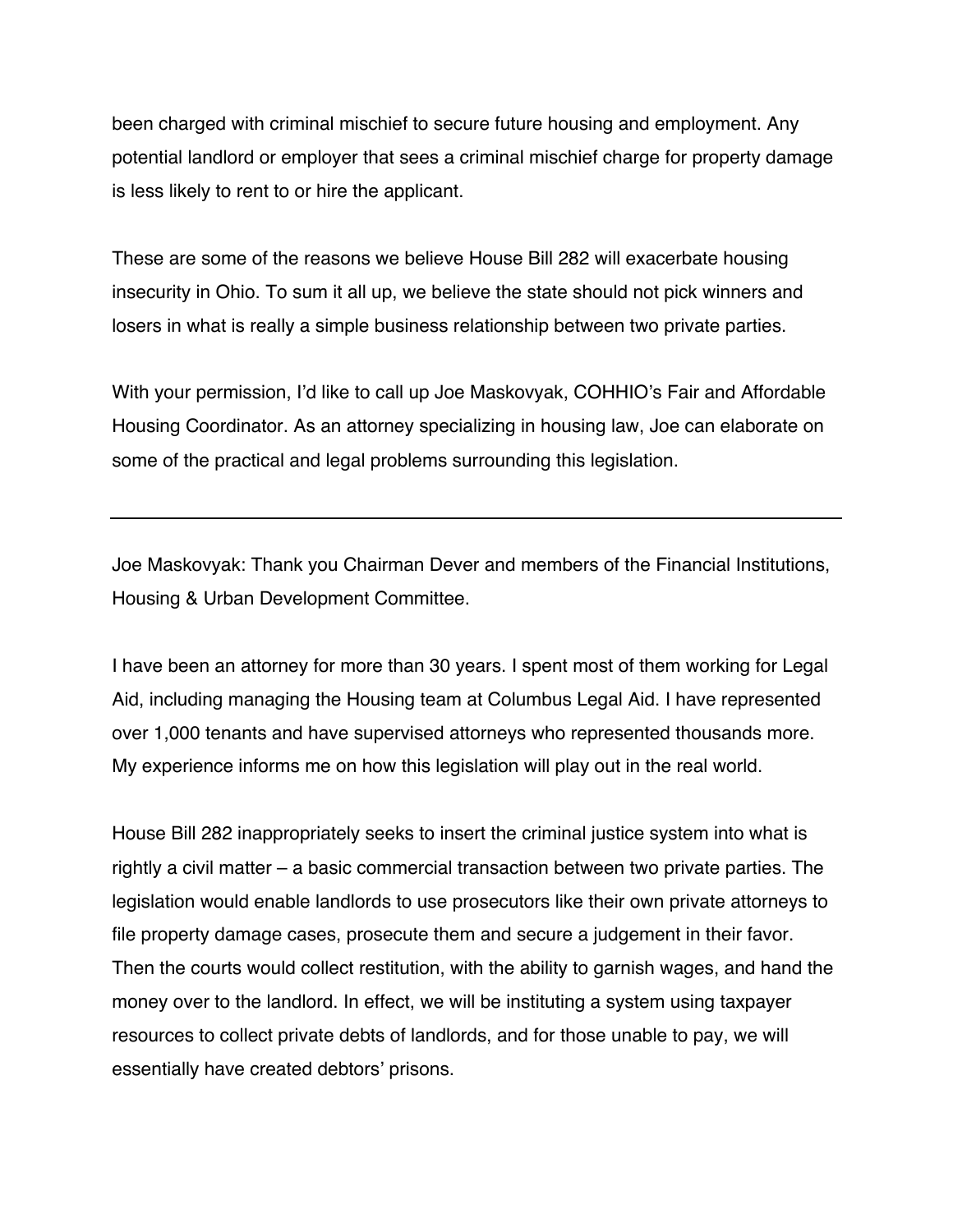This legislation is unnecessary because landlords already have the ability to obtain compensation for property damage that exceeds the amount withheld as a security deposit. In addition to keeping a tenant's security deposit, landlords can file civil complaints seeking damages. Few tenants have the resources to hire an attorney to defend against such claims, and Legal Aid chapters typically accept very few landlordtenant cases.

Furthermore, the kinds of major property damage that proponents say this bill targets – like removal of copper plumbing and appliances – are already criminal violations of theft and vandalism that should be very easy to prosecute given the fact that landlords have the suspects' names, addresses, telephone numbers, etc.

Proponents have also said this legislation is designed to act as a deterrent against intentional property damage by tenants. The fallacy here is that this bill would revise the state's criminal code, but not the landlord-tenant law that clearly spells out each party's rights and responsibilities. So tenants won't even know this law exists, which mitigates any deterrent effect it might have.

The final piece of the bill adds a "collateral consequence" for tenants convicted of criminal mischief. In addition to jail time, increased fines, and restitution, the bill seeks to pile on by requiring Public Housing Authorities (PHA) to deny anyone so convicted from accessing public housing or a Section 8 housing choice voucher for a period of 3 years.

The Department of Housing and Urban Development has very few mandatory reasons for denying assistance (lifetime sex offenders, meth labs, prior eviction from federally subsidized property, illegal drug use). HUD has also expressed concern that PHA's exclude many more applicants than necessary and has criticized PHA's use of discretion to exclude applicants with a felony conviction (and HB 282 is only a misdemeanor). This bill essentially equates a conviction for criminal mischief with criminal drug activity because they both carry a three-year ban. This conflicts with